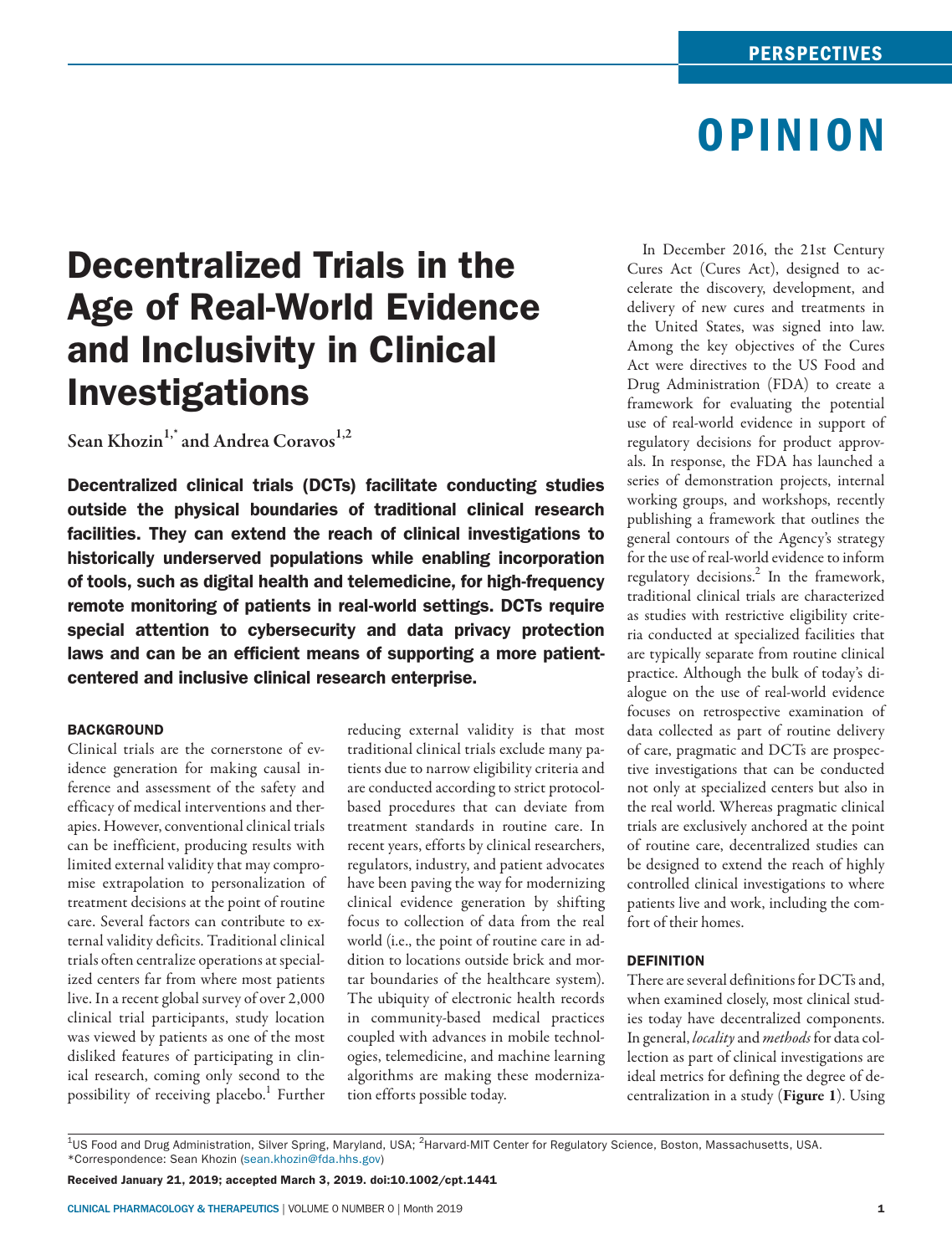

#### Method (how the data are captured)

Figure 1 Comparative characterization of traditional vs. decentralized clinical trials. Decentralized clinical trials are characterized by decreased reliance on specialized research facilities and intermediaries for data collection. Many traditional clinical trials today use a hybrid locality approach, collecting data outside of central research facilities (e.g., plasma and tissue samples sent to off-site locations for testing). Traditional clinical trials also routinely incorporate semi-virtual data collection methods, acquiring protocol-specified information via email, facsimile, and telephone. Decentralized clinical trials can distribute data collection to remote locations, leveraging modern virtual methods, such as telemedicine and sensor-based technologies, to accommodate data collection needs close to where patients live and in real-world settings.

this definition, the magnitude of clinical trial decentralization is inversely correlated with the degree of the study's operational dependency on specific sites, such as specialized research facilities or reliance on intermediaries for data collection. DCTs can accommodate both traditional and pragmatic real-world study designs, including those using randomization, given that decentralization refers to attributes related to the methods and procedures governing the conduct of clinical investigations and not study design features or statistical analysis plans. DCTs can be conducted according to protocol-specified procedures in compliance with regulatory standards and accepted best practices that ensure data quality and integrity.

## METHODS FOR DATA COLLECTION IN **DCTS**

The majority of clinical trial data today are collected via *intermediaries*, typically, trained individuals on a study team who record protocol-specified information from a variety of sources into a case report form, defined by the International Conference on Harmonization Guidelines for Good Clinical Practice as a printed, optical, or

electronic document designed to record all of the protocol required information on trial participants.

The term *virtual* generally refers to the use of digital technologies for remote and passive collection of data. We define *fully virtual* as a method for collecting data without an intermediary. Virtual collection of data *passively* further obviates the need for clinical trial participants to actively engage with a data collection tool or an intermediary. For example, telemedicine platforms and mobile applications tracking dietary calorie intake are semi-virtual technologies, which require an intermediary or *active* patient engagement for collecting information. In contrast, a wearable gyroscopic accelerometer can be a fully virtual tool that passively collects data without the need for active patient or intermediary engagement. Regulatory innovations, such as the FDA's Information Exchange and Data Transformation (INFORMED) program and the Center for Devices and Radiological Health's Pre-Certification Pilot are enabling new opportunities for the use of fully virtual digital health tools in support of product development and patient management.

## LOCALITY OF DATA COLLECTION IN DCTS

Historically, drugs, biologics, medical devices, and surgical interventions are tested on human participants at specialized sites designed to support clinical research. The rapid evolution in mobile and telemedicine technologies has enabled novel means of collecting data from a participant's home and natural environment to improve operations. A blended approach that combines the expertise and coordinating functions of traditional research facilities with new capabilities enabled by remote virtual data collection can increase patient convenience and compliance while facilitating the capture of new pipelines of data using digital health tools.

## BENEFITS AND LIMITATIONS OF DCTS

The goals of decentralization are centered on improving the logistics of conducting clinical trials and creating new ways of capturing the individual experience of patients in real-world settings by incorporating technical solutions into data collection workflows. As clinical trial designs become more complex, there is a growing demand for larger and more diverse pools of study participants. Given the convenience of remote and virtual data collection, DCTs have the potential to improve patient recruitment, retention, and engagement, allowing for continuous data capture in real-world settings.

As stakeholders continue to place greater emphasis on expansion of eligibility criteria in clinical trials, DCTs are ideal means of accommodating patients traditionally excluded from clinical research. DCTs reduce the burden of participation by facilitating in-home and remote monitoring, particularly important for patients with comorbidities for whom clinical trial participation can be particularly challenging. $3$ The convenience of remote monitoring can also facilitate enrollment of patients with poor performance status and those especially vulnerable to the financial toxicities of clinical trial participation, such as the elderly and those with low socioeconomic status.

When utilized as end points, validated remote collection of digital biomarkers can potentially reduce trial sample size by enabling the development of individualized